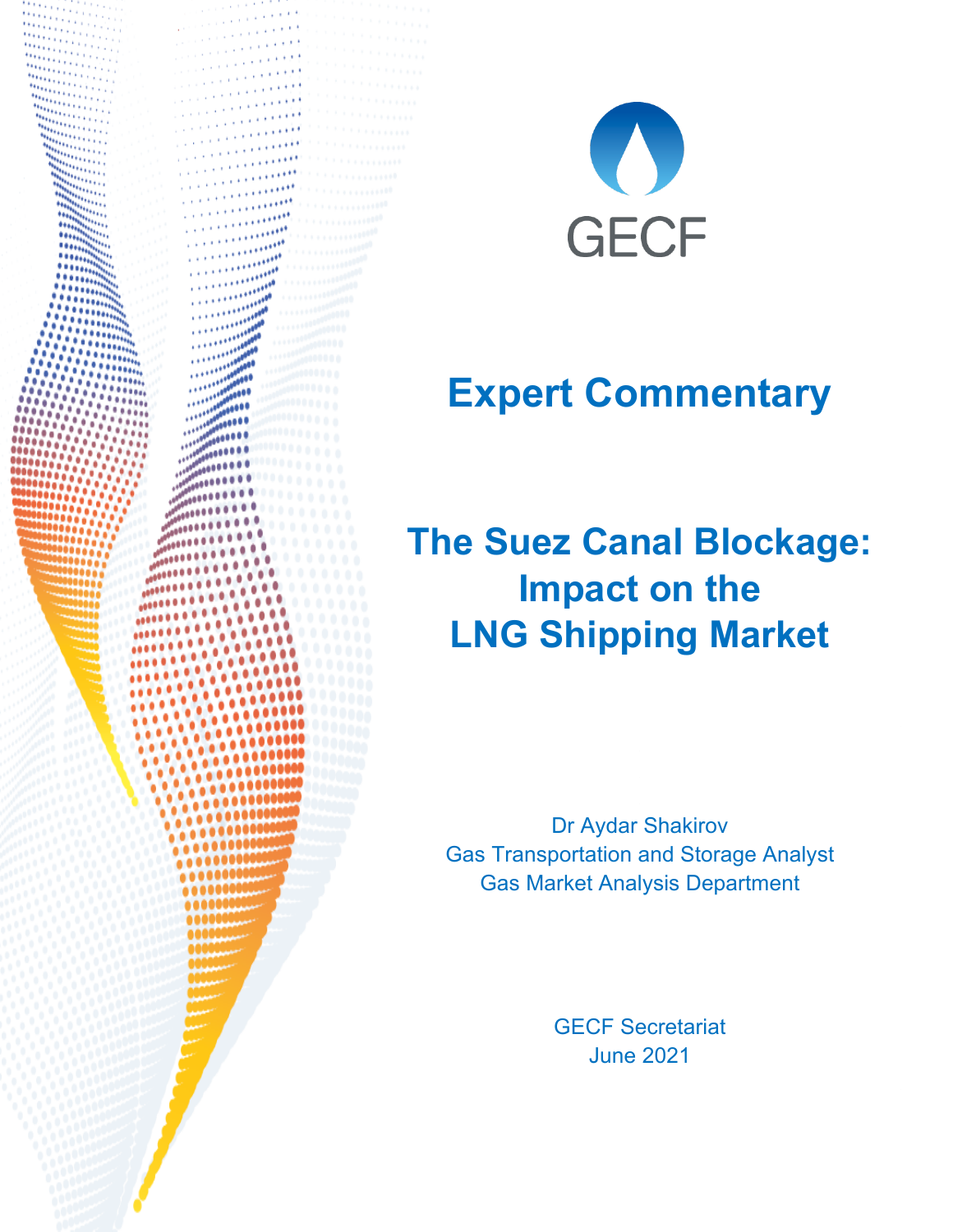## **The Suez Canal Blockage: Impact on the LNG shipping market**

**Dr Aydar Shakirov Gas Transportation and Storage Analyst Gas Market Analysis Department**

**GECF Secretariat**



The first half of 2021 witnessed an impressive volatility of the LNG shipping market. After being subdued across most of 2020, LNG spot charter rates for steam turbine carriers skyrocketed to the record highs of US\$124,000 per day in January 2021, driven by two key factors. First, amid colder-than-usual winter season LNG demand soared in many gas-consuming regions, which resulted in a surging demand for LNG carriers. Second, the congestions at the Panama Canal lowered availability of LNG carriers on the spot market. However, because of a slowdown in LNG demand, charter rates plunged to the annual low of \$12,000 per day in early March 2021.

The shipping industry, including its LNG segment, faced a new black swan on 23 March 2021, when the containership Ever Given ran aground in the Suez Canal. That halted vessel traffic in the waterway, which averaged up to 50 transits per day, and brought a high level of uncertainty to the global markets.

The Suez Canal plays a crucial role in the global LNG transportation, connecting the Atlantic basin markets with Middle Eastern and Asia Pacific markets. In total, 686 LNG carriers, including laden and ballast ones, transited the Suez Canal in 2020. This number included 388 laden LNG carriers passing through the waterway, representing 7% of global LNG shipments. A total of 276 laden LNG carriers passed through the Suez Canal in the east-to-west direction, with almost all of them delivering LNG from Qatar to Europe, mainly to Italy and UK. At the same time, 112 laden LNG carriers sailed via the waterway from west-to-east, with most of them delivering Russian and US LNG cargoes to Asia Pacific. The Suez Canal is actively used for transportation of Russian cargoes to Asia (with prior transshipment in Europe) from February to May, when the Northern Sea Route is closed due to high ice thickness, and US cargoes to Asia because of congestions at the Panama Canal. Laden LNG carriers transported over 32 million tonnes per annum (mtpa) through the waterway, which represented 3% of the overall tonnage transiting the Suez Canal, while the share of crude and oil products reached 23%.

The blockage resulted in 370 vessels waiting to transit the Suez Canal. Among them, there were 16 LNG carriers.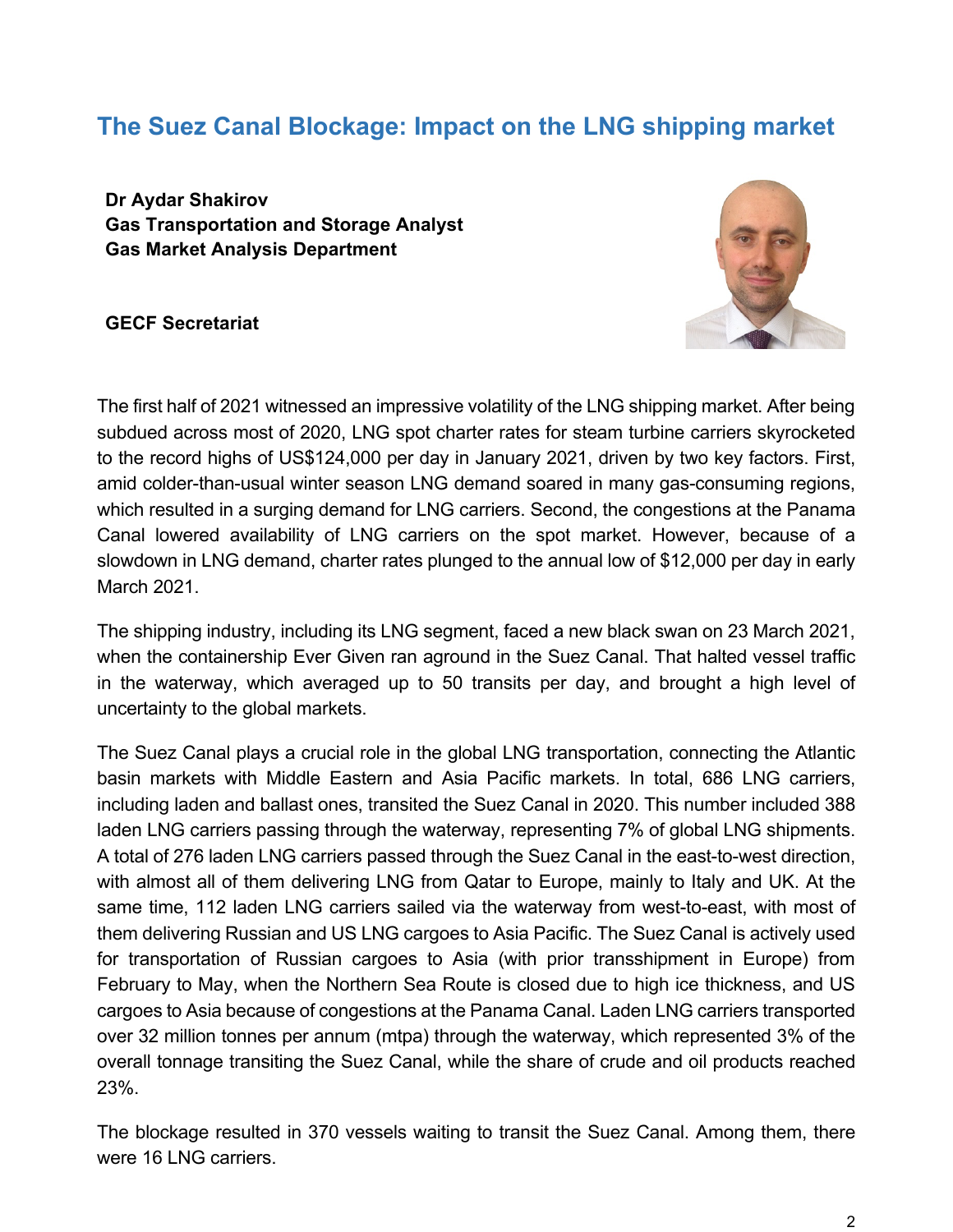Since there was no clear understanding of how long it would take to eliminate the disruption, some LNG carriers took alternative routes for cargo transportation, mainly travelling around the Cape of Good Hope in Africa. That resulted in higher shipping costs because of longer shipping times with LNG delivery from Middle East to Europe rising to 27 days, or 10 additional days compared to delivery through the Suez Canal. In the meantime, other LNG carriers preferred to wait for a solution to the transit crisis.

The Suez Canal blockage lasted for a week, with the containership refloated and vessel traffic restarting on 29 March 2021. In this context, a large-scale disruption to the LNG shipping market was prevented.

While the transportation of crude and oil products was affected to a greater extent, with the market witnessing a significant rise in freight rates, the blockage had a limited impact on the global gas market. It resulted in the delayed deliveries of various LNG cargoes. However, the delays did not have a strong upward pressure on LNG spot charter rates. They increased only by \$3,000 to \$20,000 per day over the period of the blockage, remaining much lower than a year earlier (Figure 1). First, the timing of the blockage was not critical for the LNG market, which was entering the shoulder season with lower LNG demand. Second, there was no shortage of shipping capacity on the market, with various LNG carriers commissioned in early 2021. Besides, LNG carriers stuck in the Canal were likely to be chartered on medium- and long-term basis, with the blockage not affecting the availability of LNG carriers on the spot market. In this context, the blockage impacted mainly LNG loading and discharging schedules in various ports, however the LNG shippers could catch up on these later.



Figure 1. Average LNG Spot Charter Rate

*Source: GECF Secretariat, based on data from Argus*